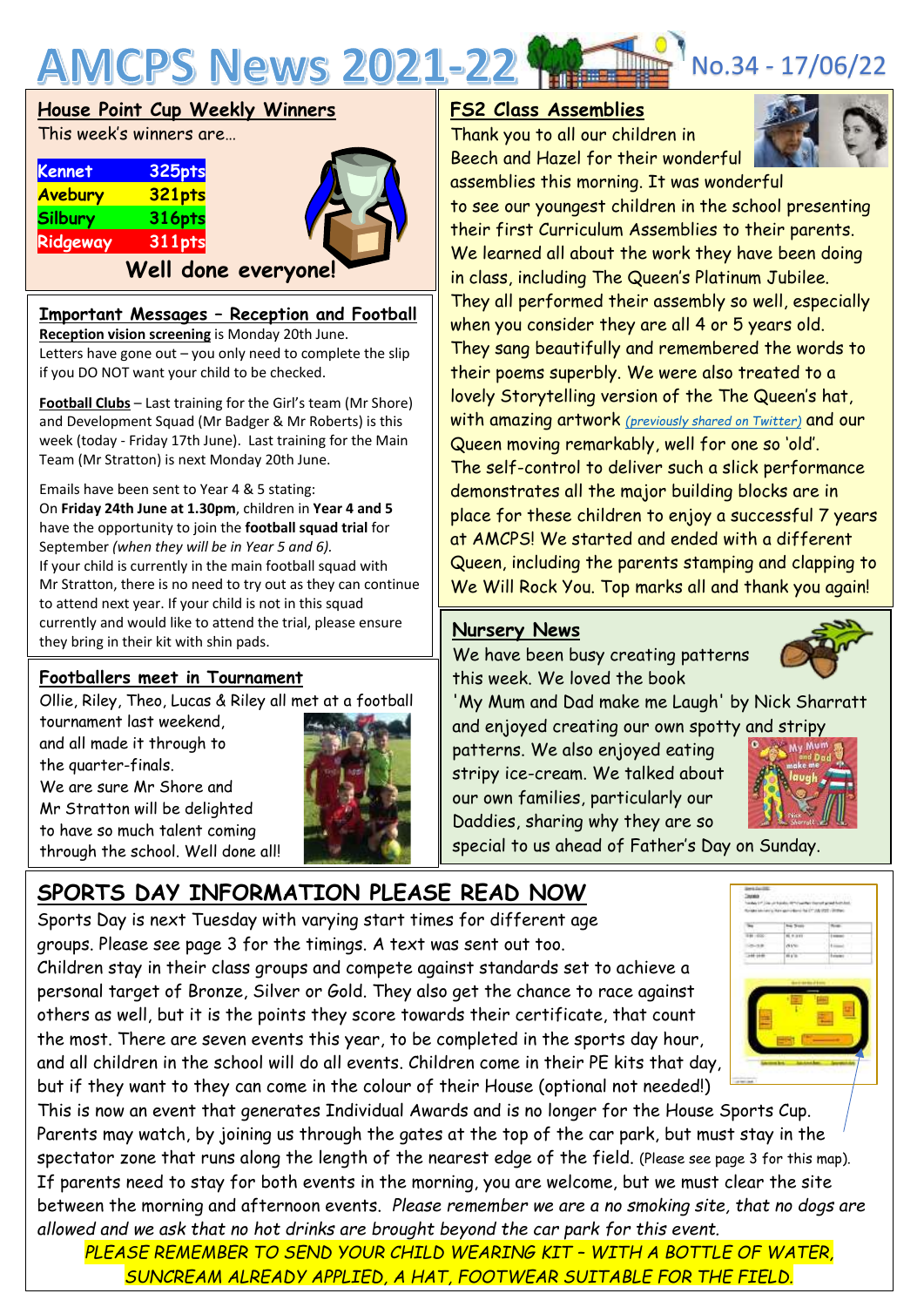## Repeat page important reminders

**FAMILY LEARNING EVENT** The next Family Learning event is an hour of **STORYTELLING***. Join us after school between 3.15-4.15 on 29th June to hear from author Neil Griffiths, storytelling from Mr Buckley and other story related activities. Just come and join us – no need to book! See you there!*

### **SUMMER FETE TIME CHANGE**

**PLEASE NOTE THE SUMMER FETE IS NOW ON 1 ST JULY BETWEEN 4PM AND 7PM.** *THIS ALLOWS US LONGER TO SET UP AND ENSURE NURSERY CHILDREN ARE SAFE.*

**Share a Story** 

Wednesday 29th June 2022  $3:15$ pm -  $4:15$ pm

Come join inspirational author and friend of the school Neil Griffiths Listen to him share stories and enjoy reading activities with your child.

Bring your picnic blanket and enjoy a delicious cake, on usl





**Dates – reminder….** *Most dates published July 2021* Dates are already on the [school calendar](https://www.abbeymeads.swindon.sch.uk/_files/ugd/64c1c7_0e176d3798b141f2a49e24144210a91d.pdf) so please check this again using the hyperlink.

Some highlights **(all live and face to face in school…)** as reminders are:

20<sup>th</sup> June - Reception Classes - Vision Screening

21st June – Sports Day – **9.30am (Rec, Yr1 & Yr2) 11am (Yr3 & Yr4) 1.45pm (Yr5 & Yr6)** 29th June – **FAMILY LEARNING EVENT STORY TELLING – 3.15-4.15pm –** *not on calendar* 1st July – **SUMMER FETE** – **4pm-7pm** – *THIS IS A TIME CHANGE!!*

**5th July – Year 5 Meeting** about Year 6 next year (Isle of Wight/Curriculum/Classes) 6.30pm  *All parents have received letters by hand – yes paper! – 1 parent per child please and no children (100 people attending!)*  $11<sup>th</sup>$  &  $12<sup>th</sup>$  July - Year 6 Production for parents. (11<sup>th</sup> at 1.45pm and  $12<sup>th</sup>$  at 6pm - more details to follow)  $13<sup>th</sup>$  July - Reports handed out to parents - come to school and collect them - 4.30pm

14<sup>th</sup> July - School Discos - times are always confirmed in Newsletters and on the calendar.

- 15<sup>th</sup> July Break The Rules Non-Uniform Day (donations to FOAMS)
- 18<sup>th</sup> July Musical Extravaganza School Field at 1.30pm

 $20<sup>th</sup>$  July - Last day of term.

There are more dates not included above – [see the calendar](https://www.abbeymeads.swindon.sch.uk/_files/ugd/64c1c7_0e176d3798b141f2a49e24144210a91d.pdf) for all meetings etc.